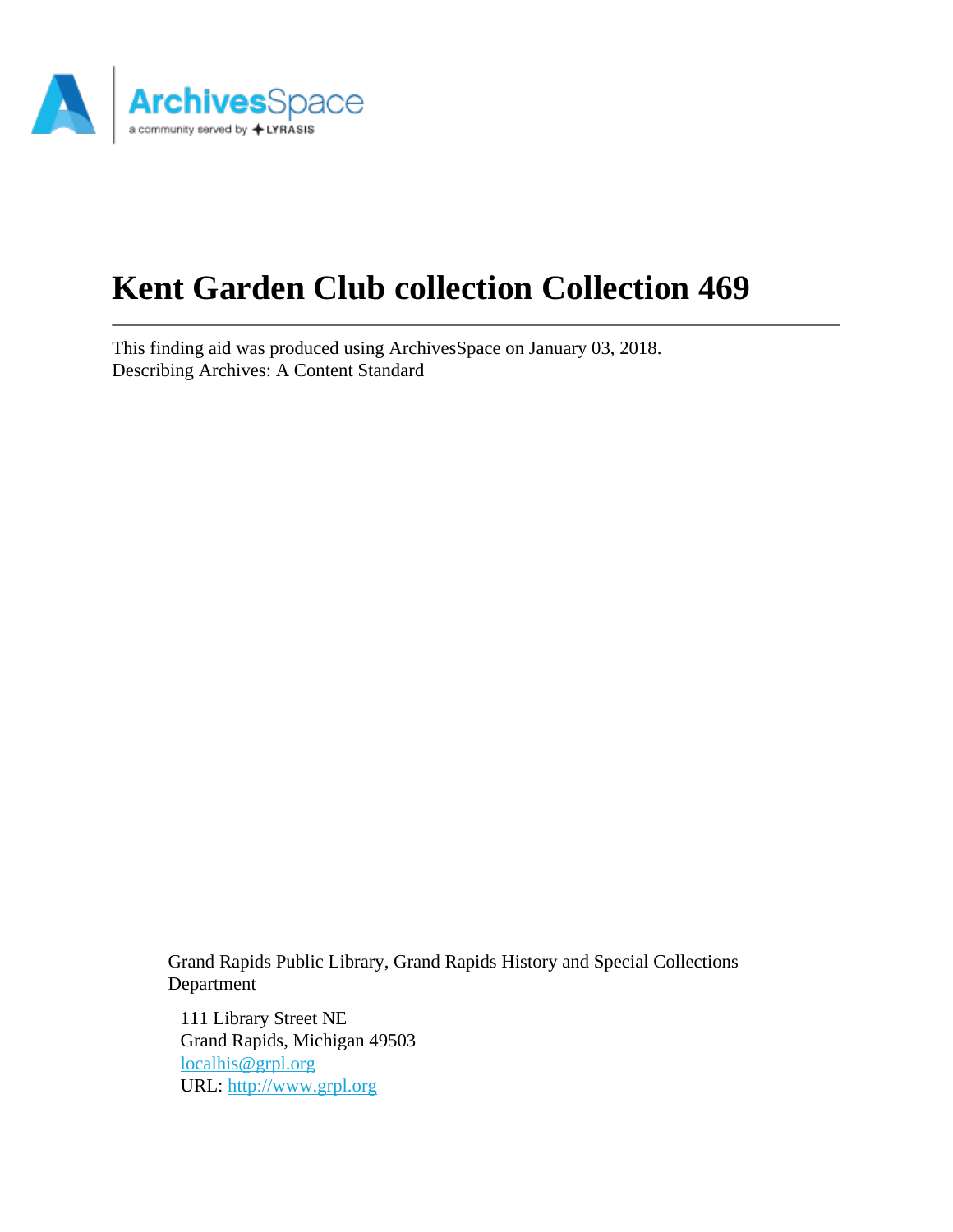# <span id="page-1-0"></span>**Table of Contents**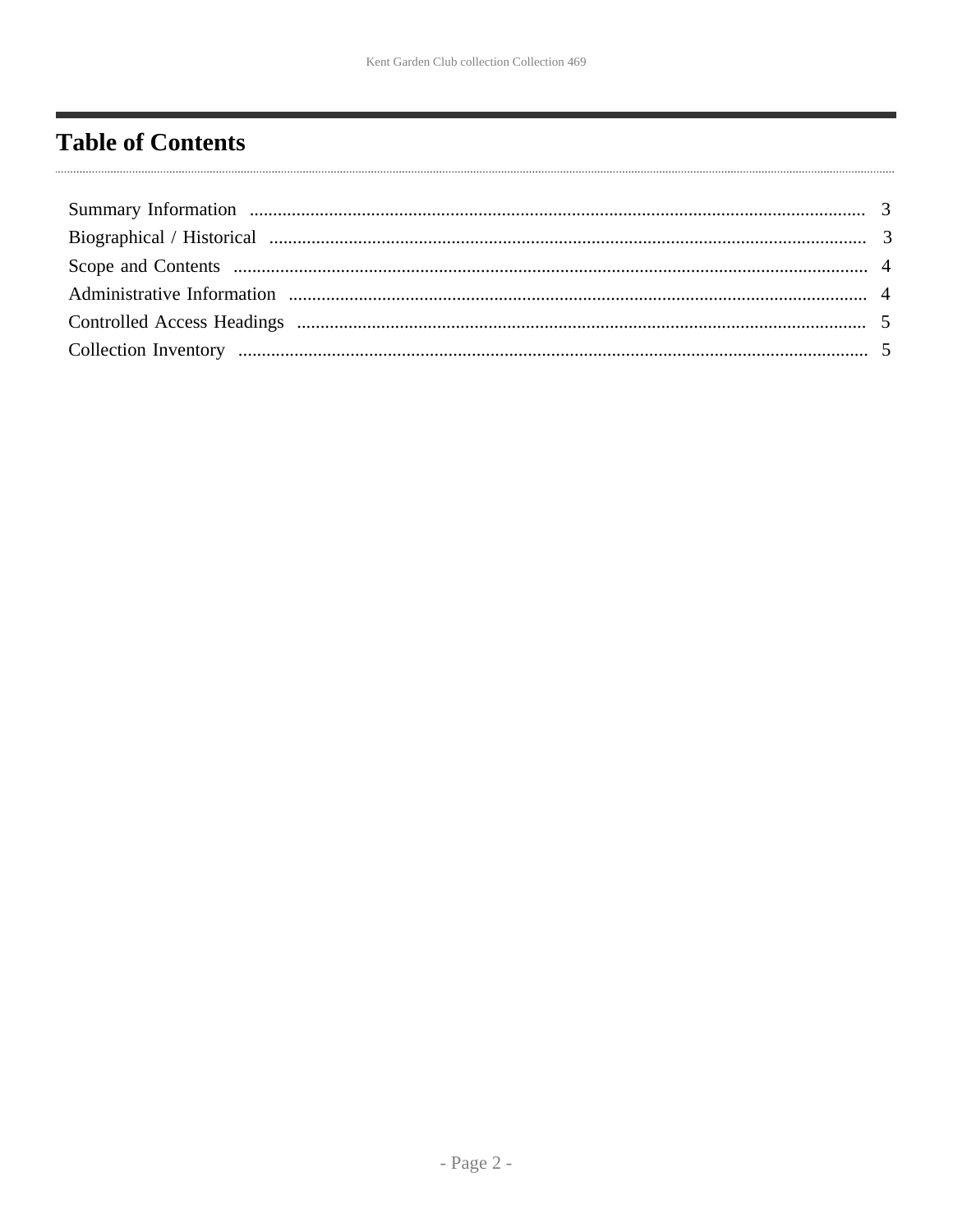# <span id="page-2-0"></span>**Summary Information**

| <b>Repository:</b><br>Source:       | Grand Rapids Public Library, Grand Rapids History and Special<br><b>Collections Department</b><br>Kent Garden Club                                                                                                                                                                                                                                                                                                                                                                                                                                                                                                                                                                                                                                                                                           |
|-------------------------------------|--------------------------------------------------------------------------------------------------------------------------------------------------------------------------------------------------------------------------------------------------------------------------------------------------------------------------------------------------------------------------------------------------------------------------------------------------------------------------------------------------------------------------------------------------------------------------------------------------------------------------------------------------------------------------------------------------------------------------------------------------------------------------------------------------------------|
| <b>Title:</b>                       | Kent Garden Club collection                                                                                                                                                                                                                                                                                                                                                                                                                                                                                                                                                                                                                                                                                                                                                                                  |
| ID:                                 | Collection 469                                                                                                                                                                                                                                                                                                                                                                                                                                                                                                                                                                                                                                                                                                                                                                                               |
| Date [inclusive]:                   | 1913-2000                                                                                                                                                                                                                                                                                                                                                                                                                                                                                                                                                                                                                                                                                                                                                                                                    |
| <b>Physical Description:</b>        | 13.5 Linear Feet                                                                                                                                                                                                                                                                                                                                                                                                                                                                                                                                                                                                                                                                                                                                                                                             |
| Language of the<br><b>Material:</b> | English                                                                                                                                                                                                                                                                                                                                                                                                                                                                                                                                                                                                                                                                                                                                                                                                      |
| Abstract:                           | In 1913 the Kent Garden Club was founded by a group of women<br>from the city of Grand Rapids, Mich. Their mission was to promote<br>gardening, educate their members and the community on different<br>aspects of gardening, and to conserve the wildlife and environment<br>of Michigan. The Kent Garden club was vigorously engaged in the<br>community. The club donated to the Red Cross, The Ronald McDonald<br>House, and various hospitals and organizations. The Kent Garden<br>Club is a member of the Federated Garden Clubs of Michigan, and of<br>the National Council of State Garden Clubs. This collection includes<br>administrative files from the club, as well as yearbooks, scrapbooks,<br>and other club records, spanning from 1913 to the year 2000. They are<br>still active today. |

**^** [Return to Table of Contents](#page-1-0)

# <span id="page-2-1"></span>**Biographical / Historical**

On April 25, 1913 a group of women from the city of Grand Rapids, Mich. met at the home of Miss Grace Griswold due to their shared interest in gardening and founded the Kent Garden Club. Their purpose was to promote gardening, collaborate with their members and the community on gardening ideas and techniques, and to preserve Michigan's wildlife and environment. In 1931, the Kent Garden Club and members from other clubs of Michigan organized and became a member of the Federated Garden Clubs of Michigan. In 1932, the Kent Garden Club, along with the Federated Garden Clubs of Michigan, accepted an invitation to become a member of the National Council of State Garden Clubs. The first officers of the club were Mrs. McGeorge Bundy, the president, and Miss Griswold, as secretary. The club did not have their first male members until 1985 and it continues to be primarily composed of women. Since their early years the Kent Garden Club has been involved in the community and has been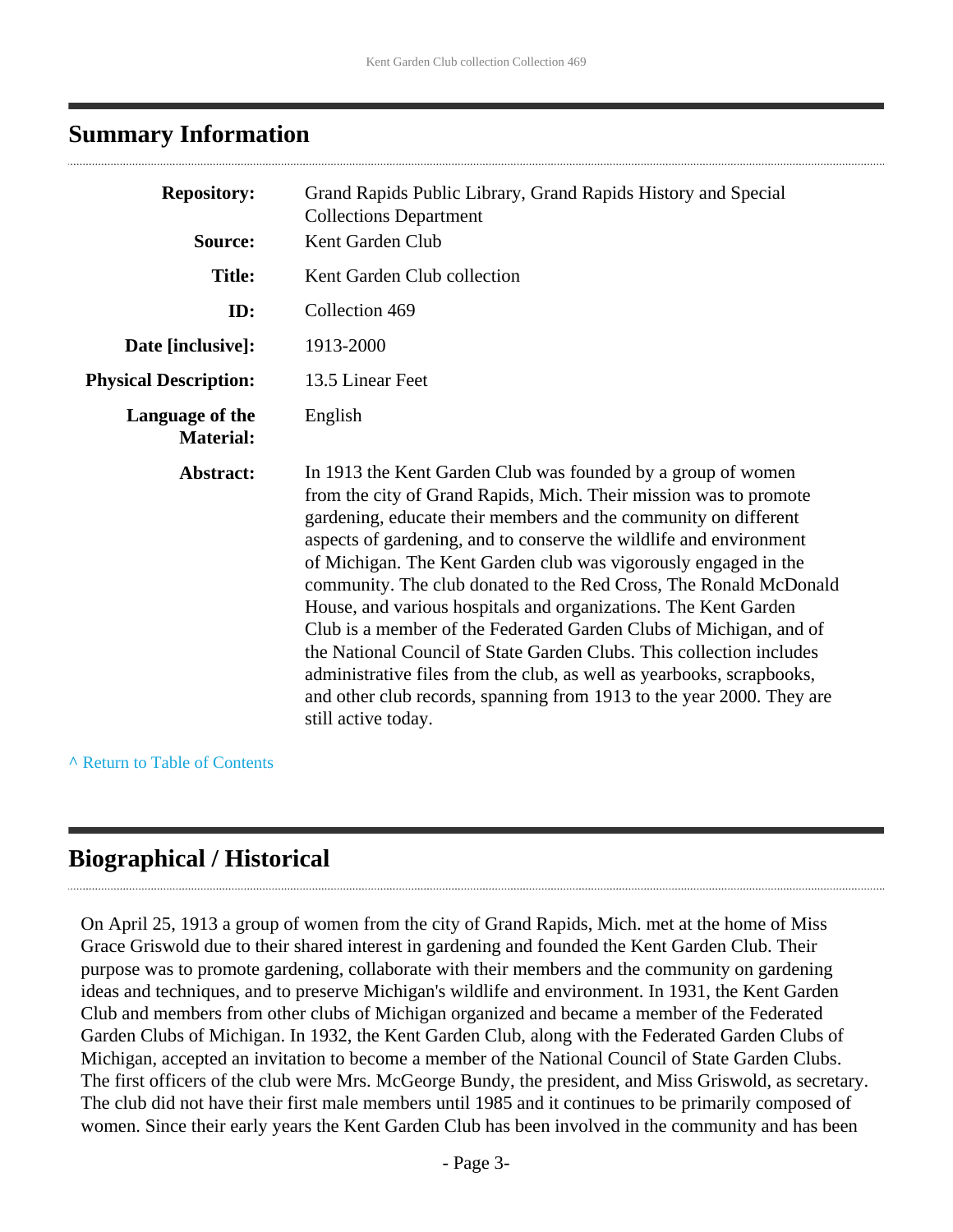philanthropic in their approach. In their early years they raised funds to adopt orphaned children and donated funds, flowers, and services to various organizations including the Ronald McDonald House, the Grand Rapids Art Gallery, the Grand Rapids Public Museum, and several parks. In their later years, they spread out regionally and worked on several projects, some at Michigan State University, Loda Lake in the Manistee National Forrest, and at Grass Bay east of Cheboygan, Michigan. Today they continue to plant gardens around the city of Grand Rapids, and in the region.

**^** [Return to Table of Contents](#page-1-0)

# <span id="page-3-0"></span>**Scope and Contents**

The materials in the Kent Garden Club collection are organized by content, but also by form. This collection is composed of eleven series: administrative files, history, newsletters, yearbooks, projects, Thru the Garden Gate, guestbooks, awards and certificates, photos, miscellaneous, and scrapbooks. Each series is organized chronologically. Included in the collection are pamphlets and materials from the Federated Garden Clubs of Michigan, Inc., and from the National Council of State Garden Clubs. The collection contains files from the treasury, meeting minutes, and documents on the club's history. The bulk of the collection are the scrapbooks, the awards files, as well as the photographs. This collection may be useful to anyone studying the history of Grand Rapids, philanthropic clubs, and the formation and growth of women's clubs.

**^** [Return to Table of Contents](#page-1-0)

# <span id="page-3-1"></span>**Administrative Information**

### **Publication Statement**

Grand Rapids Public Library, Grand Rapids History and Special Collections Department

111 Library Street NE Grand Rapids, Michigan 49503 [localhis@grpl.org](mailto:localhis@grpl.org) URL:<http://www.grpl.org>

### **Immediate Source of Acquisition**

Gift of the Kent Garden Club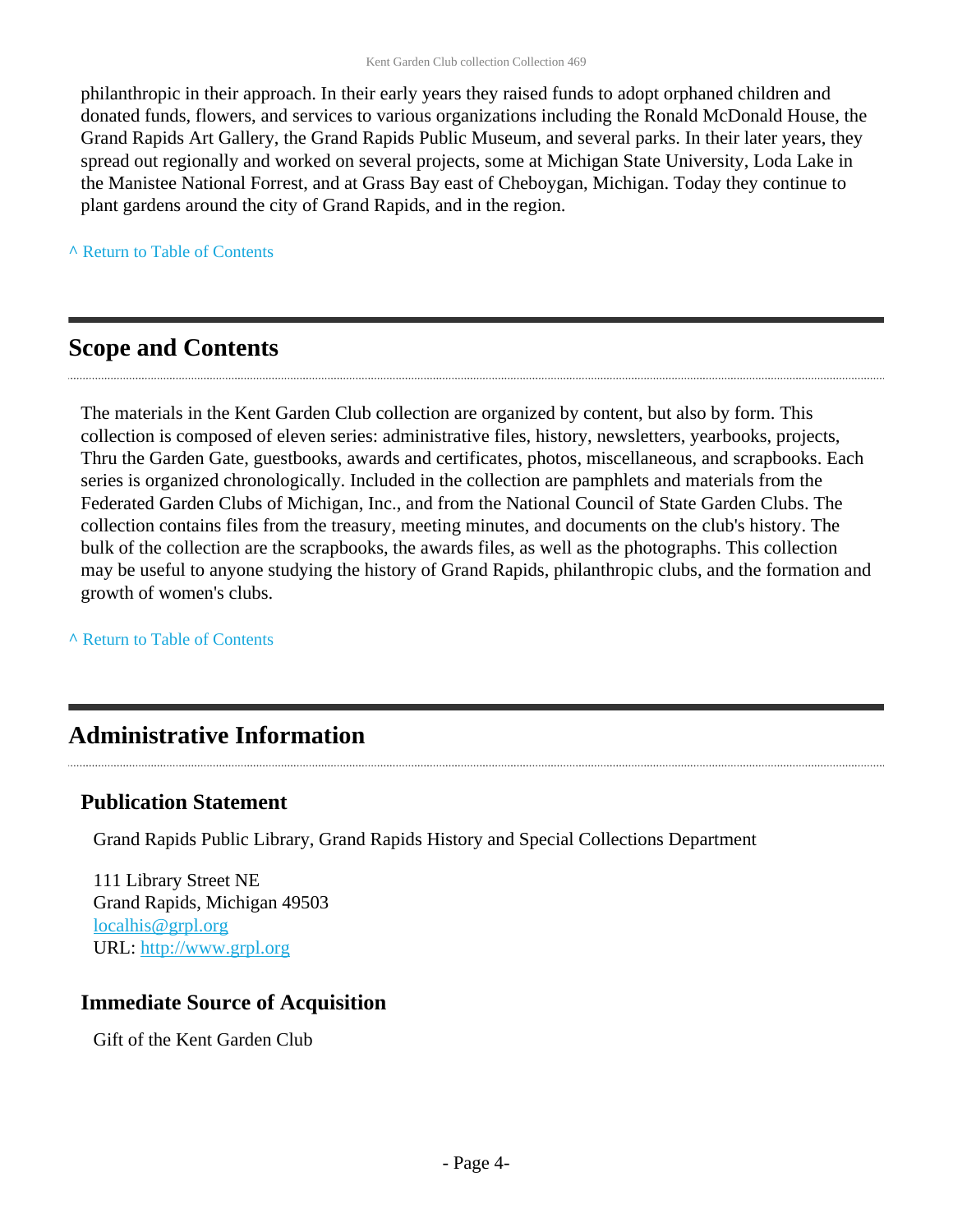# <span id="page-4-0"></span>**Controlled Access Headings**

- Kent County (Mich.) -- History
- Women botanists -- Michigan -- Grand Rapids
- Women -- Michigan -- Grand Rapids -- History
- Women -- Michigan -- Grand Rapids -- Societies and clubs
- Kent Garden Club

# <span id="page-4-1"></span>**Collection Inventory**

### **I. Administrative materials**

#### **Scope and Contents**

This series contains the club constitution adopted in 1986, materials for the president of the club such as the Federated Garden Club handbook, the by laws, etc. Additionally, it contains reports from the presidents from 1970 to 1989, and annual reports from 1987 to 1989, and from 1992 and 1993. This series contains files from the treasury such as proposed budgets and reports. Included are meeting minutes, correspondence, and forms from the Federated Garden Clubs of Michigan and the National Council of State Garden Clubs, as well as Steelcase Garden Club.

| <b>Title/Description</b>                                                      | <b>Instances</b> |                     |
|-------------------------------------------------------------------------------|------------------|---------------------|
| Constitution, 1986                                                            | Box 1            | Folder 1            |
| Date: 1986                                                                    |                  |                     |
| President's Materials- By laws, handbooks, and the constitution,<br>1931-1988 | Box 1            | Folder 2            |
| Date [inclusive]: 1931-1988                                                   |                  |                     |
| Presidential Reports, 1970-1989                                               | Box 1            | Folder 3            |
| Date [inclusive]: 1970-1989                                                   |                  |                     |
| Annual Report, 1987                                                           | Box 1            | Folder 4            |
| Date: 1987                                                                    |                  |                     |
| Annual Report, 1988                                                           | Box 1            | Folder 5            |
| Date: 1988                                                                    |                  |                     |
| Annual Report, 1989                                                           | Box 1            | Folder <sub>6</sub> |
| Date: 1989                                                                    |                  |                     |
| Annual Report, 1992                                                           | Box 1            | Folder <sub>7</sub> |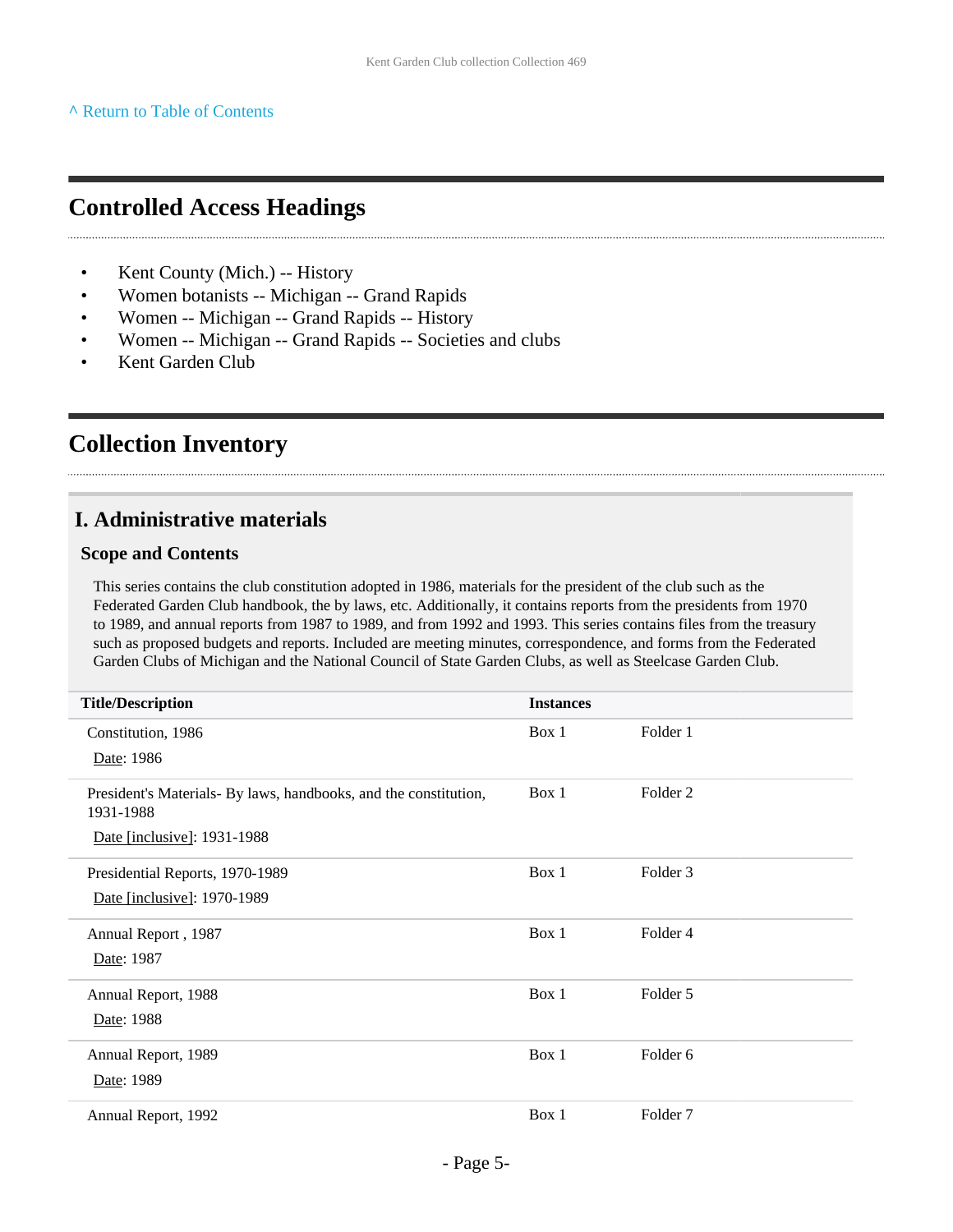| Annual Report, 1993<br>Date: 1993                                                | Box 1 | Folder <sub>8</sub> |  |
|----------------------------------------------------------------------------------|-------|---------------------|--|
| Treasury, 1984-1989<br>Date [inclusive]: 1984-1989                               | Box 1 | Folder 9            |  |
| Treasury, 1990-1993<br>Date [inclusive]: 1990-1993                               | Box 1 | Folder 10           |  |
| Memberships, 1980-1990<br>Date [inclusive]: 1980-1990                            | Box 1 | Folder 11           |  |
| Past Members Obituaries, 1989-1994<br>Date [inclusive]: 1989-1994                | Box 1 | Folder 12           |  |
| Correspondence, 1988-1992<br>Date [inclusive]: 1988-1992                         | Box 1 | Folder 13           |  |
| National Council of State Garden Clubs, 1970-1990<br>Date [inclusive]: 1970-1990 | Box 1 | Folder 14           |  |
| The Federated Garden Clubs of Michigan, 1980-1989<br>Date [inclusive]: 1980-1989 | Box 1 | Folder 15           |  |
| Steelcase Garden Club, 1980-1990<br>Date [inclusive]: 1980-1990                  | Box 1 | Folder 16           |  |
| Regular Minutes, 1961-1969<br>Date [inclusive]: 1961-1969                        | Box 4 | Folder 1            |  |
| Board Minutes, 1961-1969<br>Date [inclusive]: 1961-1969                          | Box 4 | Folder <sub>2</sub> |  |
| Regular Minutes, 1970-1973<br>Date [inclusive]: 1970-1973                        | Box 4 | Folder 3            |  |
| Board Minutes, 1970-1973<br>Date [inclusive]: 1970-1973                          | Box 4 | Folder 4            |  |
| Regular Minutes, 1974-1979<br>Date [inclusive]: 1974-1979                        | Box 4 | Folder 5            |  |
| Board Minutes, 1974-1975<br>Date [inclusive]: 1974-1975                          | Box 4 | Folder 6            |  |
| Board Minutes, 1976-1979<br>Date [inclusive]: 1976-1979                          | Box 4 | Folder <sub>7</sub> |  |
| Regular Minutes, 1980                                                            | Box 4 | Folder 8            |  |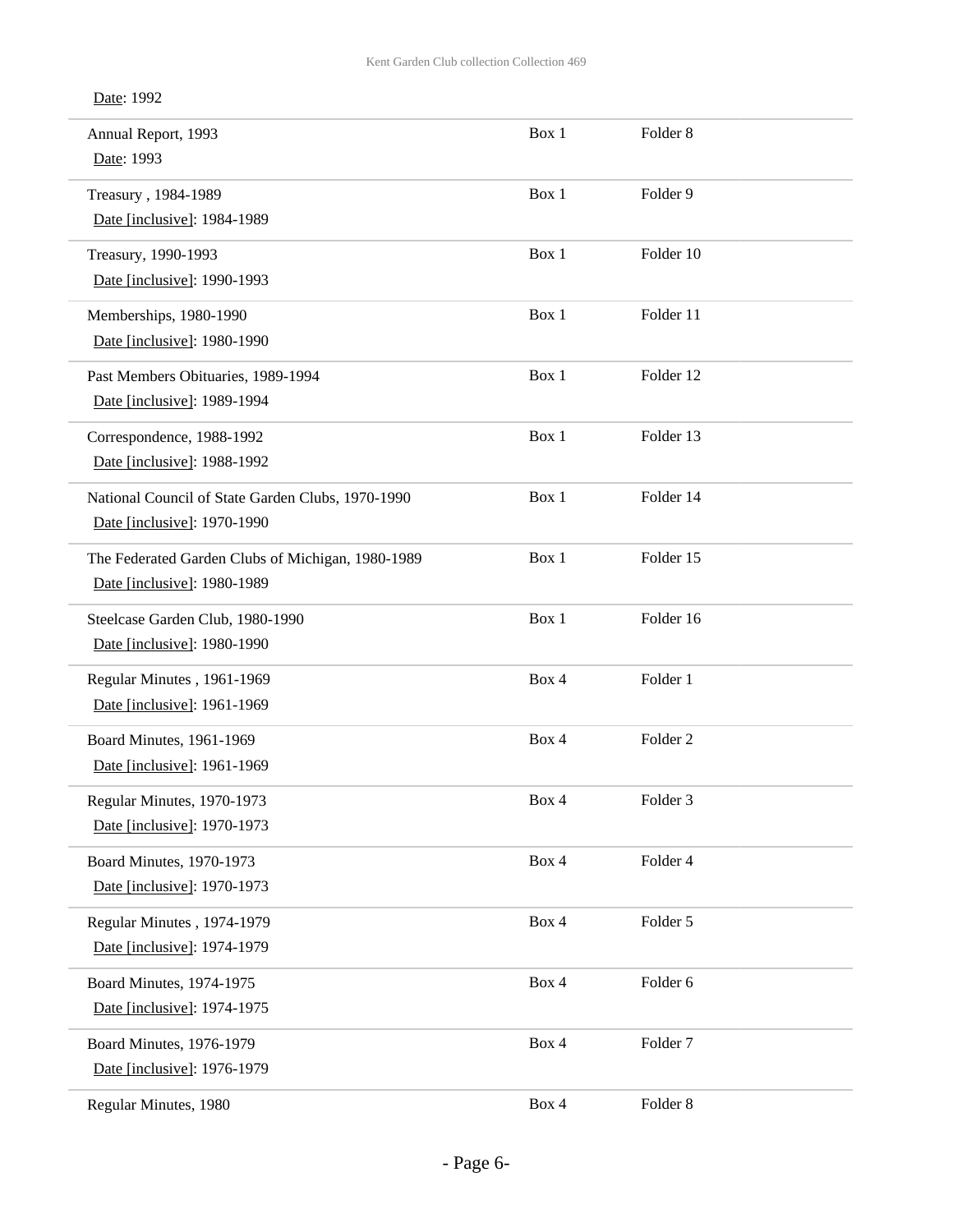| Date: 1980 |  |
|------------|--|
|------------|--|

| Board Minutes, 1980<br>Date: 1980                              | Box 4 | Folder <sub>9</sub> |
|----------------------------------------------------------------|-------|---------------------|
| Board Minutes, 1983<br>Date: 1983                              | Box 4 | Folder 11           |
| Regular Minutes, 1983<br>Date: 1983                            | Box 4 | Folder 10           |
| Regular Minutes, 1984-1987<br>Date [inclusive]: 1984-1987      | Box 4 | Folder 12           |
| Board Minutes, 1984-1987<br>Date [inclusive]: 1984-1987        | Box 4 | Folder 13           |
| Regular Minutes, 1988-1989<br>Date [inclusive]: 1988-1989      | Box 4 | Folder 14           |
| <b>Board Minutes, 1988-1989</b><br>Date [inclusive]: 1988-1989 | Box 4 | Folder 15           |
| Regular Minutes, 1990-1991<br>Date [inclusive]: 1990-1991      | Box 4 | Folder 16           |
| Board Minutes, 1990-1991<br>Date [inclusive]: 1990-1991        | Box 4 | Folder 17           |
| Regular Minutes, 1994<br>Date [inclusive]: 1994                | Box 4 | Folder 18           |

### **II. History**

#### **Scope and Contents**

This series includes a handwritten account of the history of the Kent Garden Club, divided by chapters, and labeled according to its contents. Furthermore, this series includes rough drafts of the history, notes and revisions, a floppy disk, the images used in the book, the historian's reports, and the final history book published by the Grandville Printing company in 1994.

| <b>Title/Description</b>                                                                        | <b>Instances</b> |          |
|-------------------------------------------------------------------------------------------------|------------------|----------|
| Table of Contents, (1913-1988)<br>Date [bulk]: 1913-1988                                        | Box 5            | Folder 1 |
| Origins & Grand Rapids Flower Iris, (1913-1988)<br>Date [bulk]: 1913-1988                       | Box 5            | Folder 2 |
| VIP Members- Mrs. Joseph H. Brewer, Mrs. Earl W. DeLano,<br>Mrs. John Schaefer Sr., (1931-1983) | Box 5            | Folder 3 |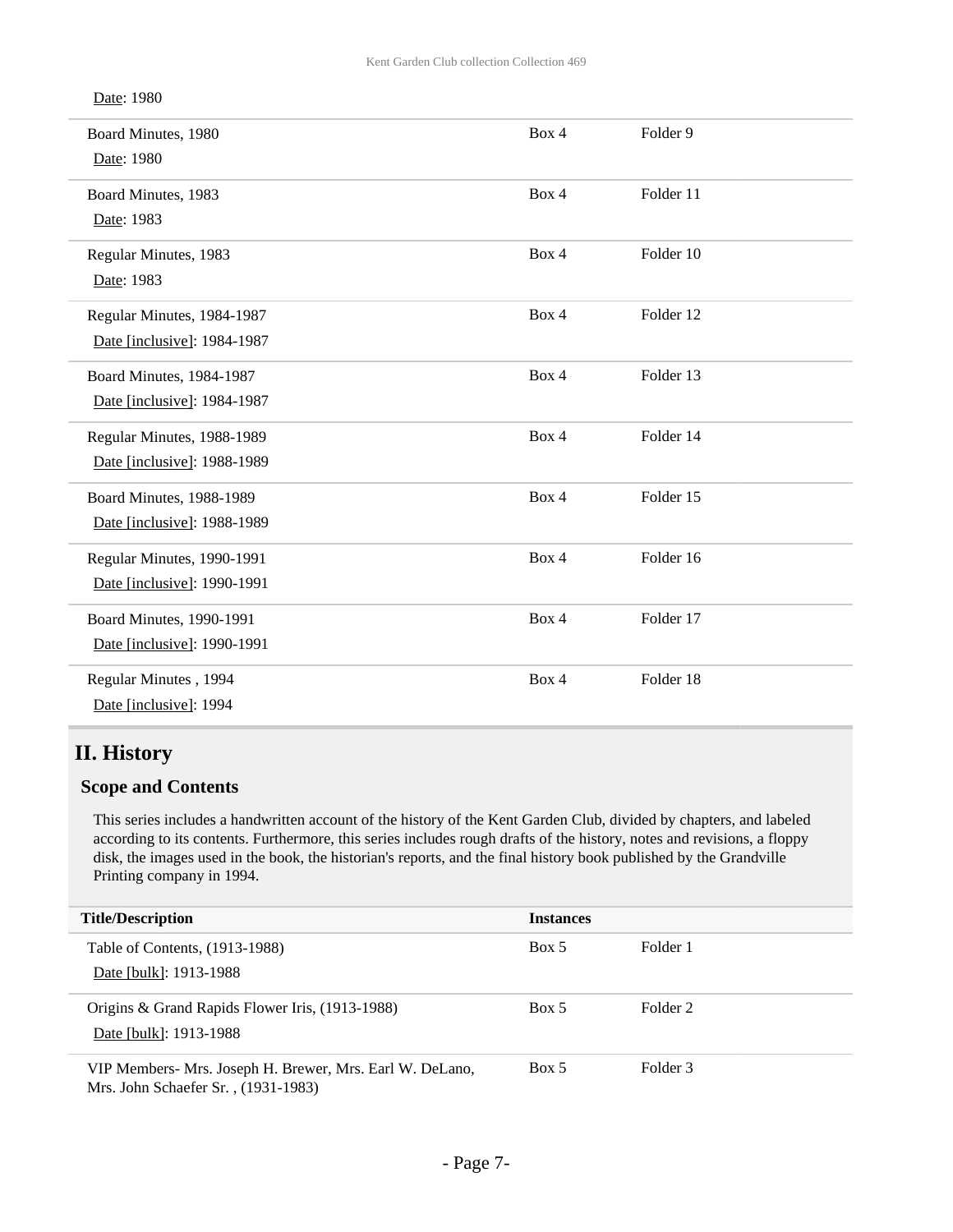### Date [bulk]: 1931-1983

| Outstanding Members Pt. 1- Grace Griswold, Edna Foote, Mrs.<br>Frank Stone, Clara Limbert, Mrs. Frederick H. Meyer, Mrs. W.<br>E. Roberts, Mrs. Henry T. Heald, Mrs. T. W. Hefferan, Mrs. I.<br>Preston Rice, Mildred and Florence Crabb, Dorothea M. Tusch,<br>Mrs. Carl V. Forslund, Mrs. F. A. Votey, Grace Chadwick,<br>1913-1988  | Box 5 | Folder 4            |
|----------------------------------------------------------------------------------------------------------------------------------------------------------------------------------------------------------------------------------------------------------------------------------------------------------------------------------------|-------|---------------------|
| Date [inclusive]: 1913-1988                                                                                                                                                                                                                                                                                                            |       |                     |
| Outstanding Members Pt. 2- Mrs. John F. Esler, Nellie Clements<br>Mead, Edith J. Vyn., 1913-1988<br>Date [inclusive]: 1913-1988                                                                                                                                                                                                        | Box 5 | Folder 5            |
|                                                                                                                                                                                                                                                                                                                                        |       |                     |
| Flower Shows Pt. 1- Garden Village Show, Evolution of<br>Gardening, Victory Garden Harvest, Through the Garden Gate,<br>Home & Garden, Harvest, Living with Bulbs, Christmas 1954,<br>Retreat of Summer & Mellowness of Fall, Autumn East & West,<br>The World is My Garden, 1913-1988                                                 | Box 5 | Folder <sub>6</sub> |
| Date [inclusive]: 1913-1988                                                                                                                                                                                                                                                                                                            |       |                     |
| Flower Shows Pt. 2- Our American Heritage, Mum's The World,<br>Spring Song, Our Flowering World, Petals & Paintings, Put<br>Some Zing into your Zang, Round the Liberty Tree, Bloom<br>& Treasurers, Snow Bound, Local Boy Makes Good, Floral<br>Smorrebrod, Michigan: Grand for all seasons, Catch the Spirit,<br>Gloriada, 1913-1988 | Box 5 | Folder <sub>7</sub> |
| Date [inclusive]: 1913-1988                                                                                                                                                                                                                                                                                                            |       |                     |
| Garden Tours, 1937-1988                                                                                                                                                                                                                                                                                                                | Box 5 | Folder <sub>8</sub> |
| Date [inclusive]: 1937-1988                                                                                                                                                                                                                                                                                                            |       |                     |
| Projects Pt. 1-1914 to 1952, Loda Lake, Welcome Home for the<br>Blind, Lilac Lane, Keep America Beautiful, Maple Grove Medical<br>Care Facility, 1914-1988                                                                                                                                                                             | Box 5 | Folder 9            |
| Date [inclusive]: 1914-1988                                                                                                                                                                                                                                                                                                            |       |                     |
| Projects Pt. 2- Kent County Juvenile Court, YWCA, Blanford<br>Nature Center, Reforestation Program, Kent County Humane<br>Society, Voigt House, Liberty Trees, Calkins Law Office, Howard<br>Christmas Nature Center, American Land Trust, St. Cecilia's<br>Holiday Home Tour, Butterworth Hospital Therapy Garden,<br>1913-1988       | Box 5 | Folder 10           |
| Date [inclusive]: 1913-1988                                                                                                                                                                                                                                                                                                            |       |                     |
| Projects Pt. 3- Parade of Homes, Potpourri Sale, Friendship Fund,<br>Grand Valley Nursing Home, Ada Park Woodland Garden, Wild<br>& Wonderful, Grass Bay, Conservation Films, 1913-1988<br>Date [inclusive]: 1913-1988                                                                                                                 | Box 5 | Folder 11           |
| Junior Gardening- Eastern Orthopedic School, Ken-O-Sha<br>School, 1919-1988                                                                                                                                                                                                                                                            | Box 5 | Folder 12           |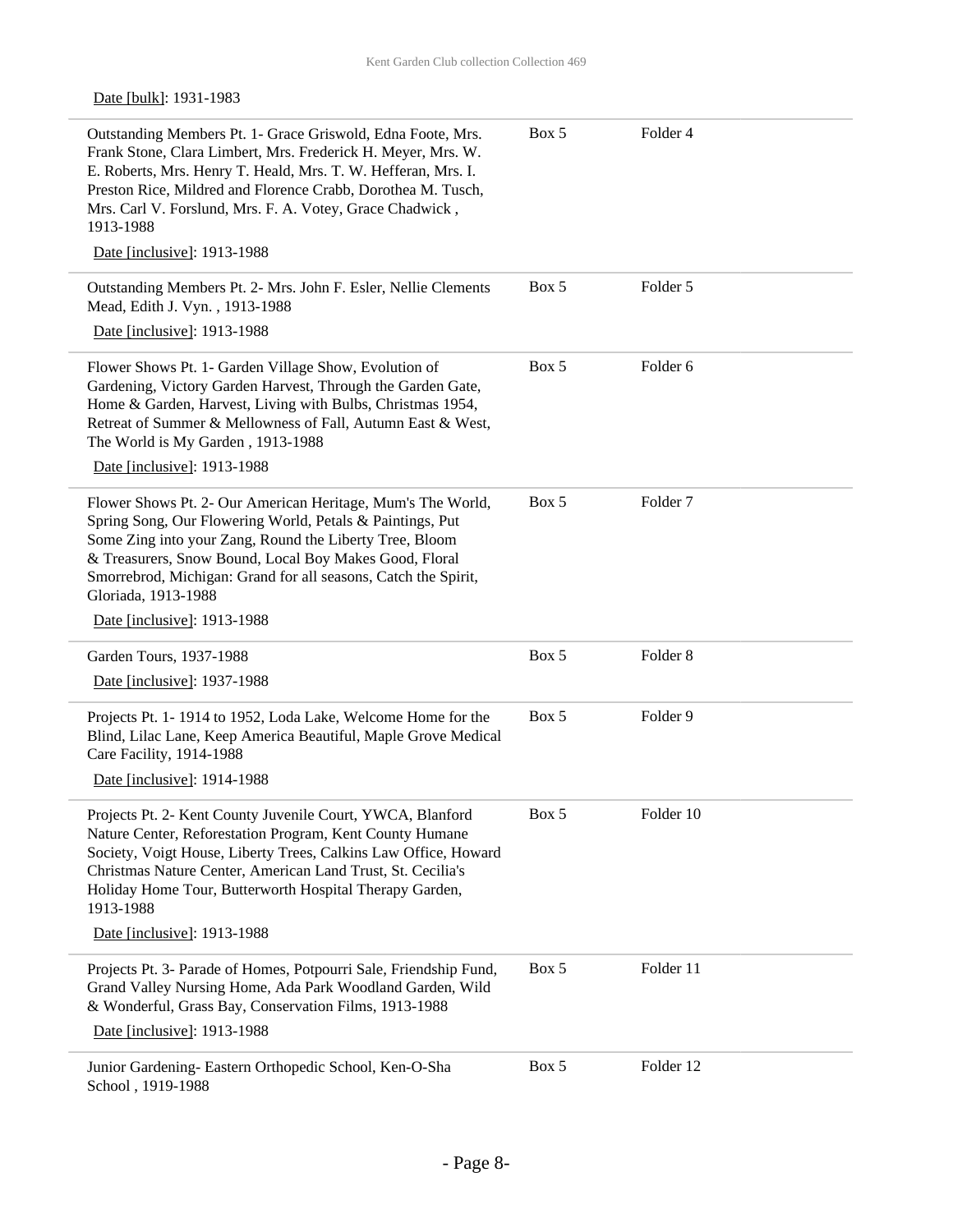Date [inclusive]: 1919-1988

| The Garden Center, 1936-1988<br>Date [inclusive]: 1936-1988                                                              | Box 5 | Folder 13           |  |
|--------------------------------------------------------------------------------------------------------------------------|-------|---------------------|--|
| Celebrations- 20th Anniv., 25th Federated Garden Clubs of MI<br>Anniv., 50th Anniv., 70th Anniv., 75th Anniv., 1913-1988 | Box 5 | Folder 14           |  |
| Date [inclusive]: 1913-1988                                                                                              |       |                     |  |
| Memberships, 1988                                                                                                        | Box 5 | Folder 15           |  |
| Date [inclusive]: 1988                                                                                                   |       |                     |  |
| Revisions, 1988                                                                                                          | Box 2 | Folder 1            |  |
| Date [inclusive]: 1988                                                                                                   |       |                     |  |
| Revisions, 1988                                                                                                          | Box 2 | Folder <sub>2</sub> |  |
| Date [inclusive]: 1988                                                                                                   |       |                     |  |
| Revisions, 1988                                                                                                          | Box 2 | Folder <sub>3</sub> |  |
| Date [inclusive]: 1988                                                                                                   |       |                     |  |
| Revisions, 1988                                                                                                          | Box 2 | Folder 4            |  |
| Date [inclusive]: 1988                                                                                                   |       |                     |  |
| Revisions, 1988                                                                                                          | Box 2 | Folder 5            |  |
| Date [inclusive]: 1988                                                                                                   |       |                     |  |
| Draft, 1993                                                                                                              | Box 2 | Folder 6            |  |
| Date [inclusive]: 1993                                                                                                   |       |                     |  |
| Historians Report- Maurine Osgood, 1993                                                                                  | Box 2 | Folder <sub>7</sub> |  |
| Date [inclusive]: 1993                                                                                                   |       |                     |  |
| Historians Report- Wilma Schaasma, 1987                                                                                  | Box 2 | Folder <sub>8</sub> |  |
| Date [inclusive]: 1987                                                                                                   |       |                     |  |
| Kent Garden Club typed by Jerome S. Miller, 1913-1993                                                                    | Box 2 | Folder 9            |  |
| Date [inclusive]: 1913-1993                                                                                              |       |                     |  |
| Kent Garden Club typed by Jerome S. Miller, 1913-1993                                                                    | Box 2 | Folder 10           |  |
| Date [inclusive]: 1913-1993                                                                                              |       |                     |  |
| Second Draft, 1992                                                                                                       | Box 3 | Folder 1            |  |
| Date [inclusive]: 1992                                                                                                   |       |                     |  |
| Second Draft Revisions, 1992                                                                                             | Box 3 | Folder <sub>2</sub> |  |
| Date [inclusive]: 1992                                                                                                   |       |                     |  |
| Fourth Draft & Revisions, 1993                                                                                           | Box 3 | Folder 3            |  |
| Date [inclusive]: 1993                                                                                                   |       |                     |  |
| Revisions, 1992-1994                                                                                                     | Box 3 | Folder 4            |  |
|                                                                                                                          |       |                     |  |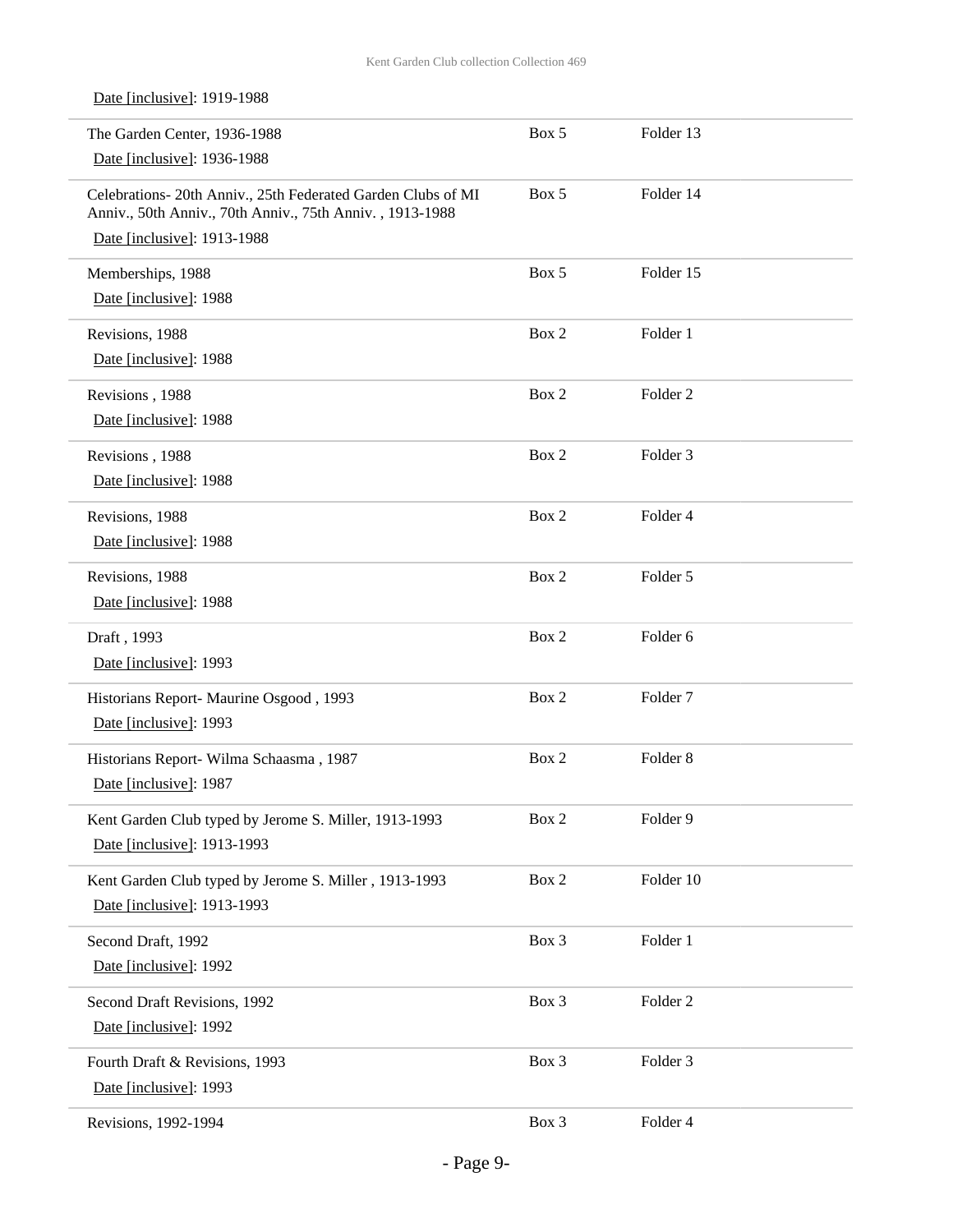| Date [inclusive]: 1992-1994                                            |          |                     |
|------------------------------------------------------------------------|----------|---------------------|
| Report by Connie Snell and Final Draft, 1994<br>Date [inclusive]: 1994 | $Box\ 3$ | Folder 5            |
| History Book Images, 1913-1983<br>Date [inclusive]: 1913-1983          | $Box$ 3  | Folder 6            |
| Floppy Disk, 1994<br>Date [inclusive]: 1994                            | $Box\ 3$ | Folder <sub>7</sub> |

# **III. Newsletters**

#### **Scope and Contents**

This series includes newsletters sent out bi-monthly that include club activities that occurred at the time and announcements. This ranges from 1967 to 1988 with a few years missing in between.

| <b>Title/Description</b>    | <b>Instances</b> |                     |
|-----------------------------|------------------|---------------------|
| 1967-1976                   | Box 6            | Folder 1            |
| Date [inclusive]: 1967-1976 |                  |                     |
| 1979-1981                   | Box 6            | Folder <sub>2</sub> |
| Date [inclusive]: 1979-1981 |                  |                     |
| 1983-1984                   | Box 6            | Folder 3            |
| Date [inclusive]: 1983-1984 |                  |                     |
| 1985                        | Box 6            | Folder 4            |
| Date [inclusive]: 1985      |                  |                     |
| 1986-1987                   | Box 6            | Folder 5            |
| Date [inclusive]: 1986-1987 |                  |                     |
| 1988                        | Box 6            | Folder <sub>6</sub> |
| Date [inclusive]: 1988      |                  |                     |

### **IV. Yearbooks**

#### **Scope and Contents**

This series contains yearbooks created by the Kent Garden Club, from the years 1913 to 1994, with missing years in between. All yearbooks contain a summary of the events programmed and the successes of the club.

| <b>Title/Description</b>    | <b>Instances</b> |
|-----------------------------|------------------|
| 1913-1924                   | Box 7            |
| Date [inclusive]: 1913-1924 |                  |
| 1916-1917                   | Box 7            |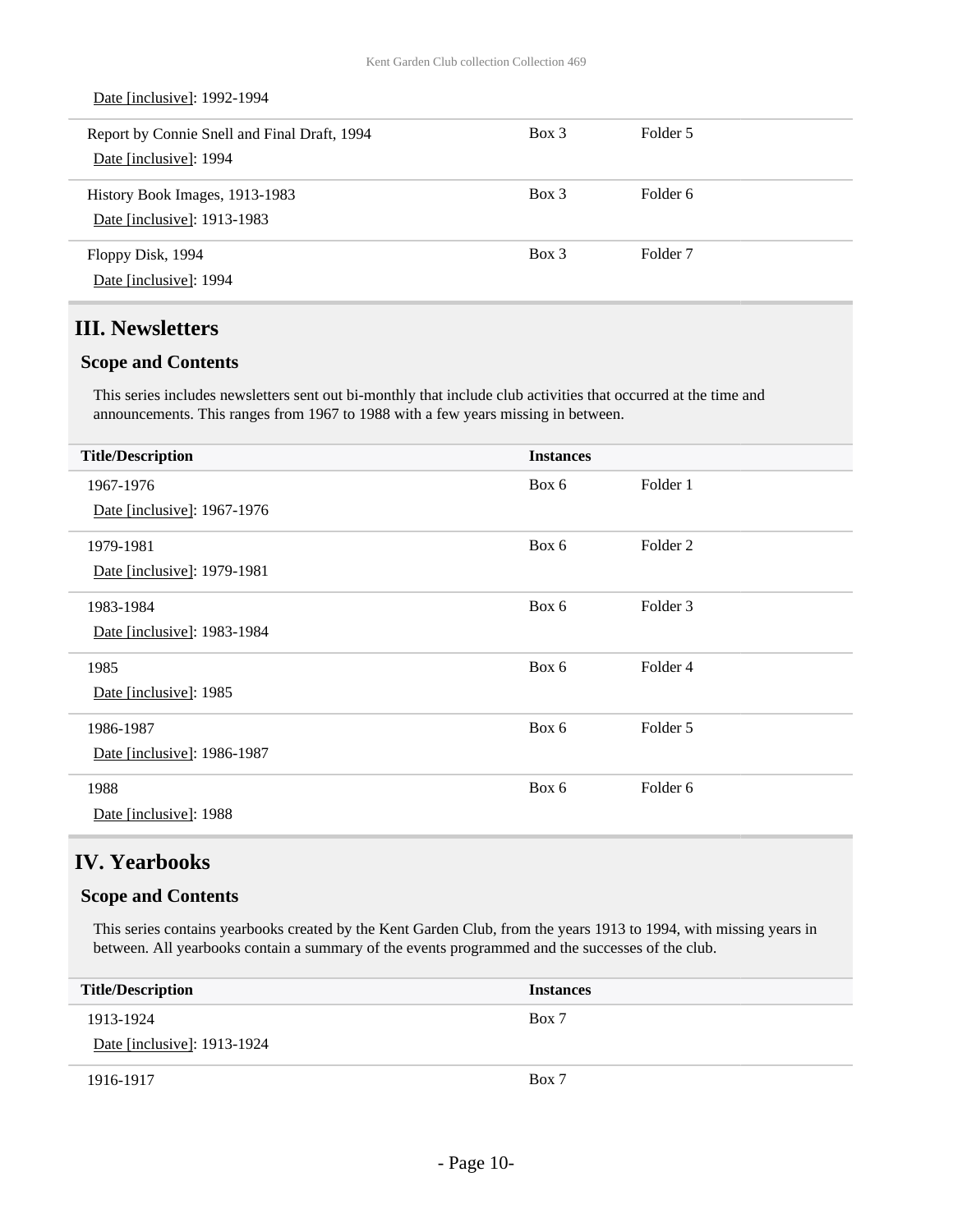| Date [inclusive]: 1916-1917 |       |  |
|-----------------------------|-------|--|
| 1919-1933                   | Box 7 |  |
| Date [inclusive]: 1919-1933 |       |  |
| 1927-1928                   | Box 7 |  |
| Date [inclusive]: 1927-1928 |       |  |
| 1931-1932                   | Box 7 |  |
| Date [inclusive]: 1931-1932 |       |  |
| 1936-1943                   | Box 7 |  |
| Date [inclusive]: 1936-1943 |       |  |
| 1948                        | Box 7 |  |
| Date [inclusive]: 1948      |       |  |
| 1952-1976                   | Box 7 |  |
| Date [inclusive]: 1952-1976 |       |  |
| 1978-1994                   | Box 7 |  |
| Date [inclusive]: 1978-1994 |       |  |

# **V. Projects**

### **Scope and Contents**

This series contains project specific files on garden shows and community engagement events and programs. This includes flower shows such as Gloriada, programs like Garden Therapy, and preservation projects at Grass Bay and Loda Lake.

| <b>Title/Description</b>              | <b>Instances</b> |                     |  |
|---------------------------------------|------------------|---------------------|--|
| Spring Flower Show, 1935              | Box 8            | Folder 1            |  |
| Date [inclusive]: 1935                |                  |                     |  |
| 9th Annual Chicago Flower Show, 1935  | Box 8            | Folder <sub>2</sub> |  |
| Date [inclusive]: 1935                |                  |                     |  |
| Gloriada, 1988                        | Box 8            | Folder 3            |  |
| Date [inclusive]: 1988                |                  |                     |  |
| Many Moods Flower Show, 1989          | Box 8            | Folder <sub>4</sub> |  |
| Date [inclusive]: 1989                |                  |                     |  |
| Sentimental Journey Flower Show, 1993 | Box 8            | Folder 5            |  |
| Date [inclusive]: 1993                |                  |                     |  |
| Grass Bay, 1980-1999                  | Box 8            | Folder <sub>6</sub> |  |
| Date [inclusive]: 1980-1999           |                  |                     |  |
| Loda Lake Pt. 1, 1980-1999            | Box 8            | Folder <sub>7</sub> |  |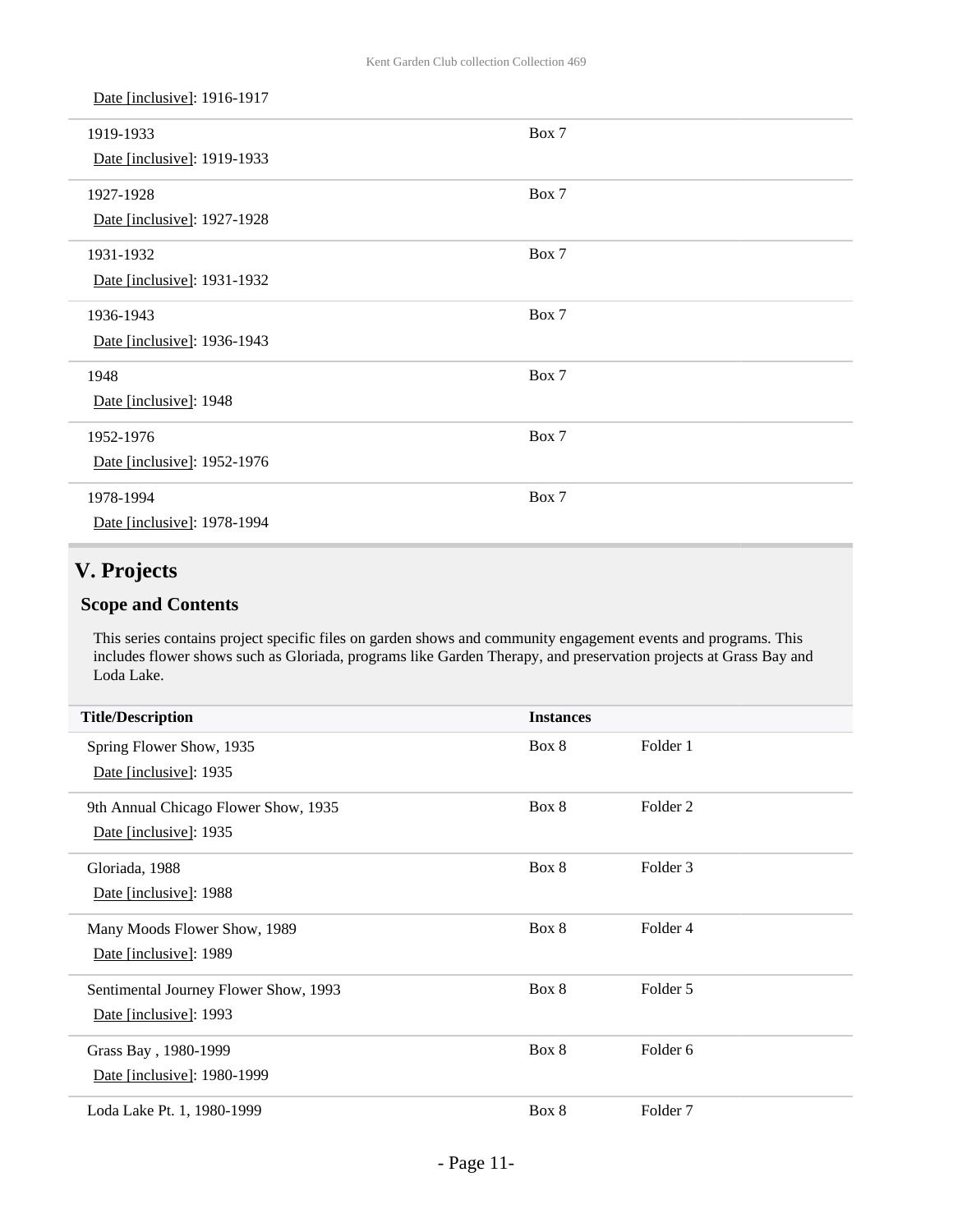| Date [inclusive]: 1980-1999 |       |          |
|-----------------------------|-------|----------|
| Loda Lake Pt. 2, 1980-1999  | Box 8 | Folder 8 |
| Date [inclusive]: 1980-1999 |       |          |
| Programs/Events, 1980-1999  | Box 8 | Folder 9 |
| Date [inclusive]: 1980-1999 |       |          |

### **VI. Thru the Garden Gate, 1976-1994**

Date [inclusive]: 1976-1994

### **Scope and Contents**

Thru the Garden Gate is a magazine publication from the Federated Garden Clubs of Michigan, Inc. This series includes issues from 1976 to 1994. The publications generally include awards, conventions, and other noteworthy events from clubs in the state.

| <b>Title/Description</b>   | <b>Instances</b> |                     |
|----------------------------|------------------|---------------------|
| Thru the Garden Gate, 1976 | Box 9            | Folder 1            |
| Date [inclusive]: 1976     |                  |                     |
| Thru the Garden Gate, 1977 | Box 9            | Folder <sub>2</sub> |
| Date [inclusive]: 1977     |                  |                     |
| Thru the Garden Gate, 1978 | Box 9            | Folder <sub>3</sub> |
| Date [inclusive]: 1978     |                  |                     |
| Thru the Garden Gate, 1979 | Box 9            | Folder 4            |
| Date [inclusive]: 1979     |                  |                     |
| Thru the Garden Gate, 1980 | Box 9            | Folder 5            |
| Date [inclusive]: 1980     |                  |                     |
| Thru the Garden Gate, 1981 | Box 9            | Folder 6            |
| Date [inclusive]: 1981     |                  |                     |
| Thru the Garden Gate, 1982 | Box 9            | Folder <sub>7</sub> |
| Date [inclusive]: 1982     |                  |                     |
| Thru the Garden Gate, 1983 | Box 9            | Folder <sub>8</sub> |
| Date [inclusive]: 1983     |                  |                     |
| Thru the Garden Gate, 1984 | Box 9            | Folder 9            |
| Date: 1984                 |                  |                     |
| Thru the Garden Gate, 1985 | Box 9            | Folder 10           |
| Date: 1985                 |                  |                     |
| Thru the Garden Gate, 1994 | Box 9            | Folder 11           |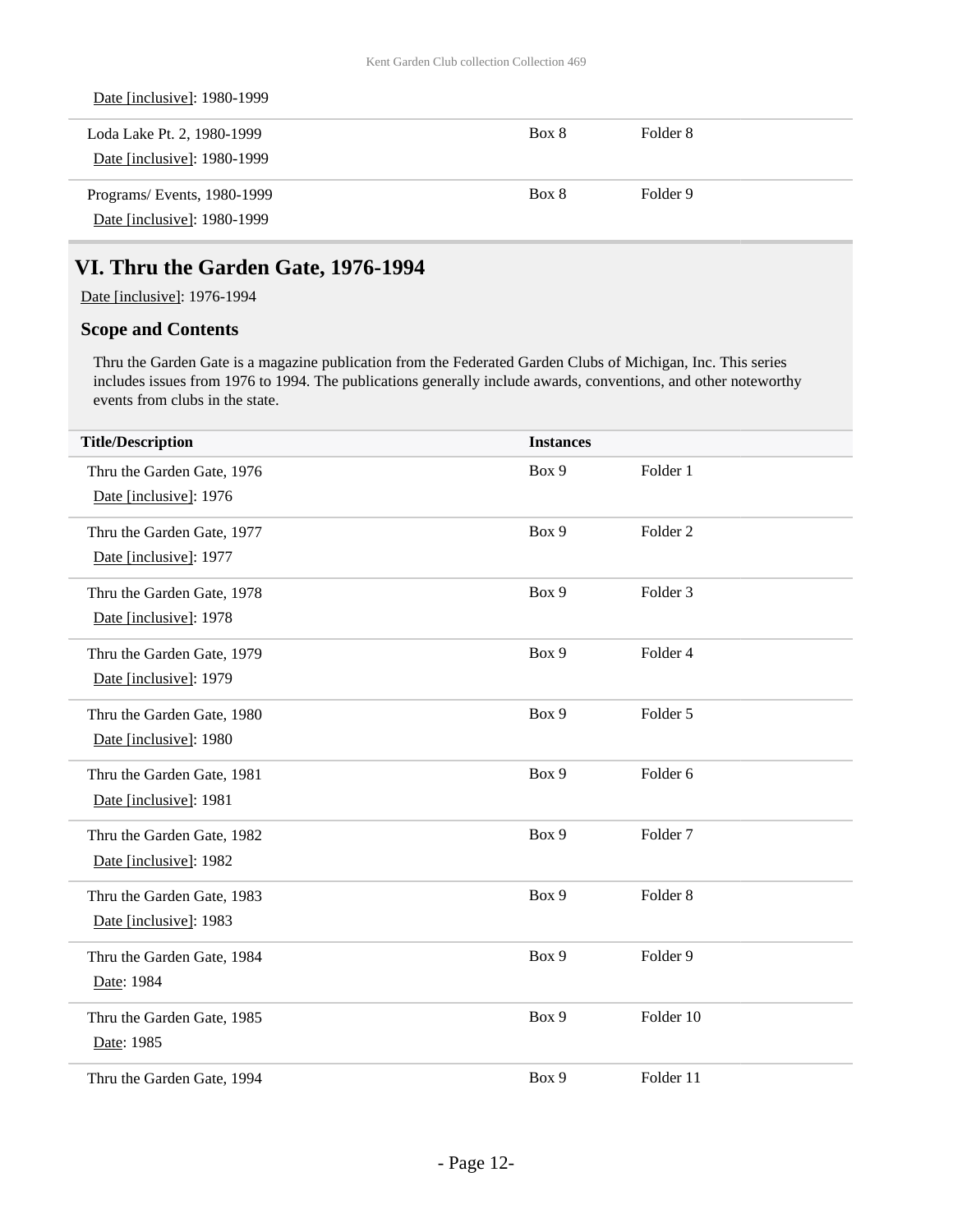### **VII. Guestbooks, 1988-1994**

Date [inclusive]: 1988-1994

#### **Scope and Contents**

This series contains three guestbooks. Two guestbooks were for Gloriada, a flower show hosted by the club in 1988, in Grand Rapids, in honor of their 75th anniversary. The third guestbook is not related to any particular event.

| <b>Title/Description</b>         | <b>Instances</b> |
|----------------------------------|------------------|
| Gloriada, 75th Celebration, 1988 | Box 10           |
| Date: 1988                       |                  |
| Gloriada, 75th Celebration, 1988 | Box 10           |
| Date: 1988                       |                  |
| 1988-1994                        | Box 10           |
| Date [inclusive]: 1988-1994      |                  |

### **VIII. Awards and Certificates , 1956-1996**

Date [inclusive]: 1956-1996

#### **Scope and Contents**

This series contains awards granted and applications for awards regarding photography, publications like the newsletters, yearbooks, flower shows like Sentimental Journey (1993) and Petals and Paintings (1972), and projects such as the Garden Therapy (1993). Included are photographs of the club members and centerpieces they created, newspaper clippings, certificates, and ribbons. The material from this series ranges from 1956 to 1996.

| <b>Title/Description</b>                                     | <b>Instances</b> |                     |
|--------------------------------------------------------------|------------------|---------------------|
| Flower Show- Autumn East & West, 1956                        | Box 11           | Folder 1            |
| Date [inclusive]: 1956                                       |                  |                     |
| Yearbook 1959 Publication, 1959                              | Box 11           | Folder 2            |
| Date [inclusive]: 1959                                       |                  |                     |
| Humane Society, 1971-1972                                    | Box 11           | Folder 3            |
| Date [inclusive]: 1971-1972                                  |                  |                     |
| Flower Show- Petals & Paintings, 1972                        | Box 11           | Folder 4            |
| Date [inclusive]: 1972                                       |                  |                     |
| Photography, 1974                                            | Box 11           | Folder 5            |
| Date [inclusive]: 1974                                       |                  |                     |
| Publication- article on vegetable and flower gardening, 1974 | Box 11           | Folder <sub>6</sub> |
| Date [inclusive]: 1974                                       |                  |                     |
| Publication-newsletters, 1975                                | Box 11           | Folder <sub>7</sub> |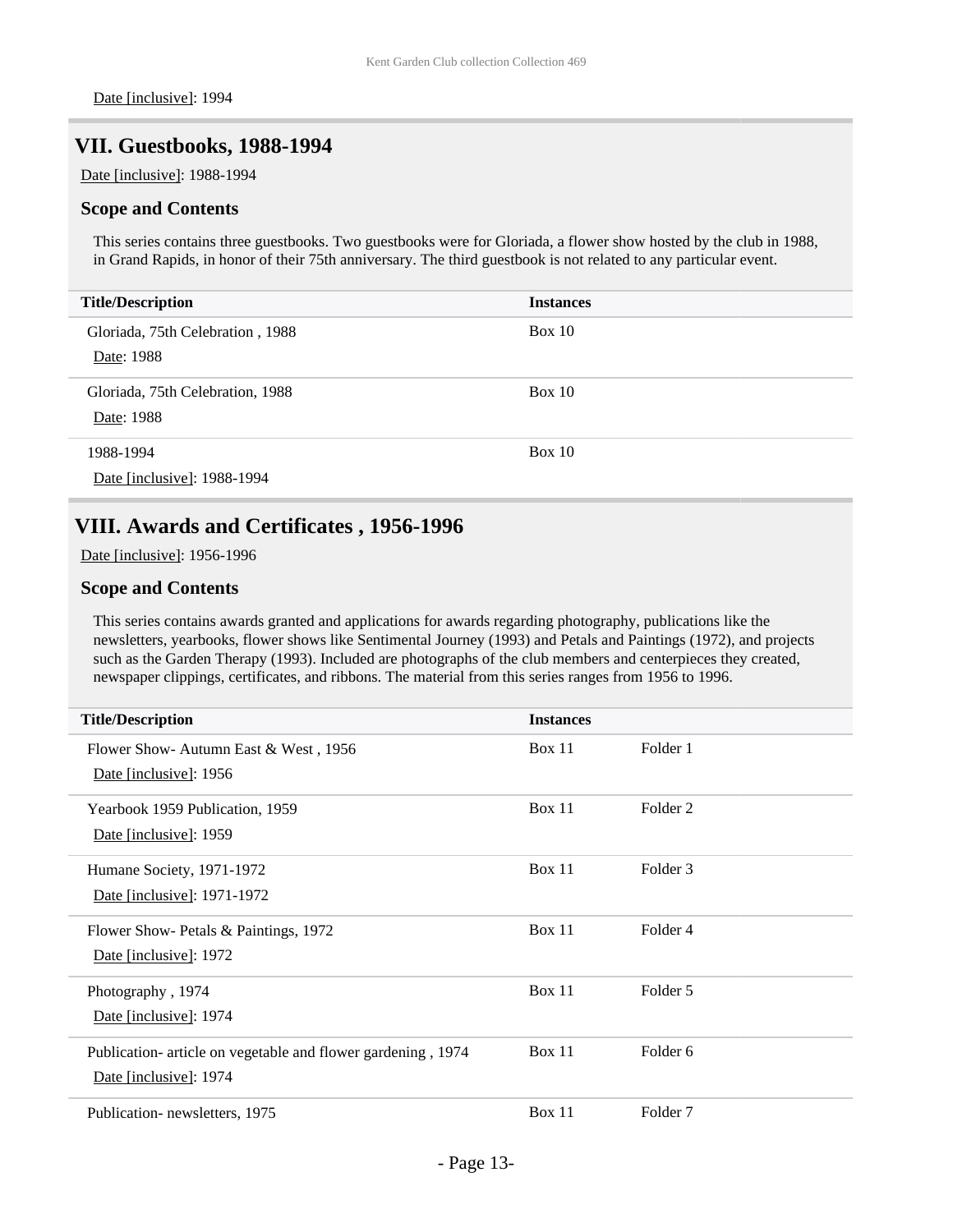Date [inclusive]: 1975

#### Flower Show- Put Some Zing in Your Zang , 1975 Date [inclusive]: 1975 Box 11 Folder 8 Flower Show- Put Some Zing in Your Zang , 1975 Date [inclusive]: 1975 Box 11 Folder 9 Project- Historic Preservation , 1976 Date [inclusive]: 1976 Box 11 Folder 10 Publications- newsletters, 1977 Date [inclusive]: 1977 Box 11 Folder 11 Flower Show- Home & Garden Treasures , 1978 Date [inclusive]: 1978 Box 11 Folder 12 Flower Show- Red and Green Rosette for Holiday Show , 1979 Date [inclusive]: 1979 Box 11 Folder 13 Horticulture, 1980 Date [inclusive]: 1980 Box 11 Folder 14 Photography- Sally Schaefer's Black and White Prints , 1980 Date [inclusive]: 1980 Box 11 Folder 15 Butterworth Hospital, 1981-1984 Date [inclusive]: 1981-1984 Box 12 Folder 1 Flower Show- Smorrebrod, 1983 Date [inclusive]: 1983 Box 12 Folder 2 Publications- Monthly Newsletter, 1987 Date [inclusive]: 1987 Box 12 Folder 3 Flower Show- Catch the Spirit, 1987 Date [inclusive]: 1987 Box 12 Folder 4 Flower Show- Standard, Burgundy and Pink Rosette, 1988 Date [inclusive]: 1988 Box 12 Folder 5 Convention- Blue Water Bridging, 1989 Date [inclusive]: 1989 Box 12 Folder 6 National Council of State Garden Clubs, 1990 Date [inclusive]: 1990 Box 12 Folder 7 Flower Shows- Visions, 1990 Date [inclusive]: 1990 Box 12 Folder 8 Publications- Newsletters , 1991 Box 12 Folder 9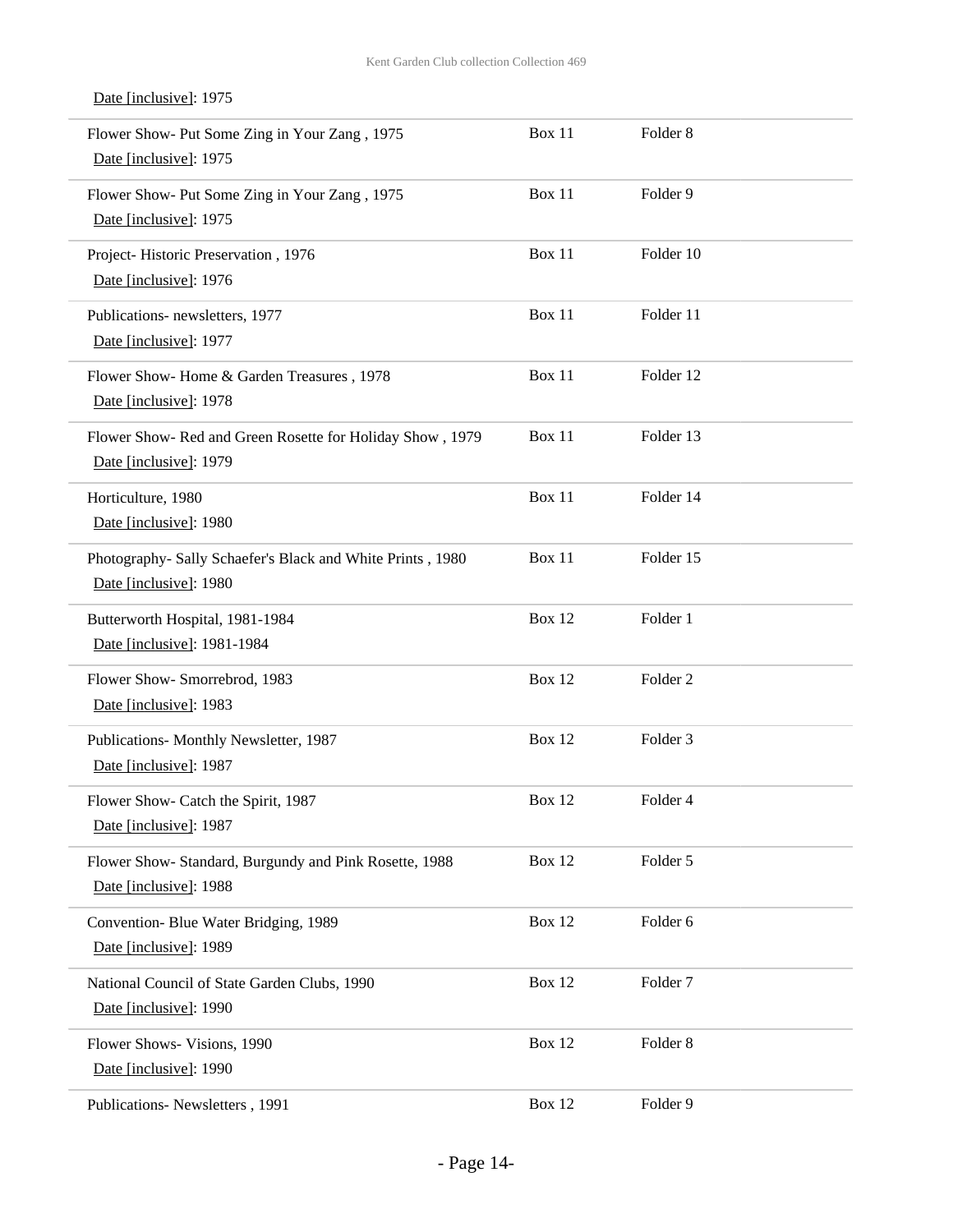| Date [inclusive]: 1991                                                                               |               |                     |
|------------------------------------------------------------------------------------------------------|---------------|---------------------|
| Flower Show- Alice's Wonderland, 1992<br>Date [inclusive]: 1992                                      | <b>Box 12</b> | Folder 10           |
| Flower Show- Alice's Wonderland, 1992<br>Date [inclusive]: 1992                                      | <b>Box 12</b> | Folder 11           |
| Flower Show- Sentimental Journey, 1993<br>Date [inclusive]: 1993                                     | Box 13        | Folder 1            |
| Flower Show- Sentimental Journey, 1993<br>Date [inclusive]: 1993                                     | Box 13        | Folder <sub>2</sub> |
| Project- Garden Therapy, 1993<br>Date [inclusive]: 1993                                              | Box 13        | Folder <sub>3</sub> |
| Publication-Publicity Press Book, 1993<br>Date [inclusive]: 1993                                     | Box 13        | Folder 4            |
| Publication-Publicity Press Book, 1993<br>Date [inclusive]: 1993                                     | Box 13        | Folder 5            |
| Publications-Newsletter, 1993<br>Date [inclusive]: 1993                                              | Box 13        | Folder 6            |
| Projects- Woodland Garden at Ada Township Park and Garden<br>Therapy, 1994<br>Date [inclusive]: 1994 | Box 13        | Folder <sub>7</sub> |
| Publications- Publicity Press Book, 1994<br>Date [inclusive]: 1994                                   | Box 13        | Folder <sub>8</sub> |
| Publications- monthly newsletter, 1994<br>Date [inclusive]: 1994                                     | Box 13        | Folder 9            |
| Publications- Publicity Press Book, 1994<br>Date [inclusive]: 1994                                   | Box 13        | Folder 10           |
| Publications- Kent Garden Club 80 year history book, 1996<br>Date [inclusive]: 1996                  | Box 13        | Folder 11           |
| Kent Garden Club Ribbons, (1950-1990)<br>Date [bulk]: 1950-1990                                      | <b>Box 14</b> |                     |

# **IX. Photos, 1930-1995**

Date [inclusive]: 1930-1995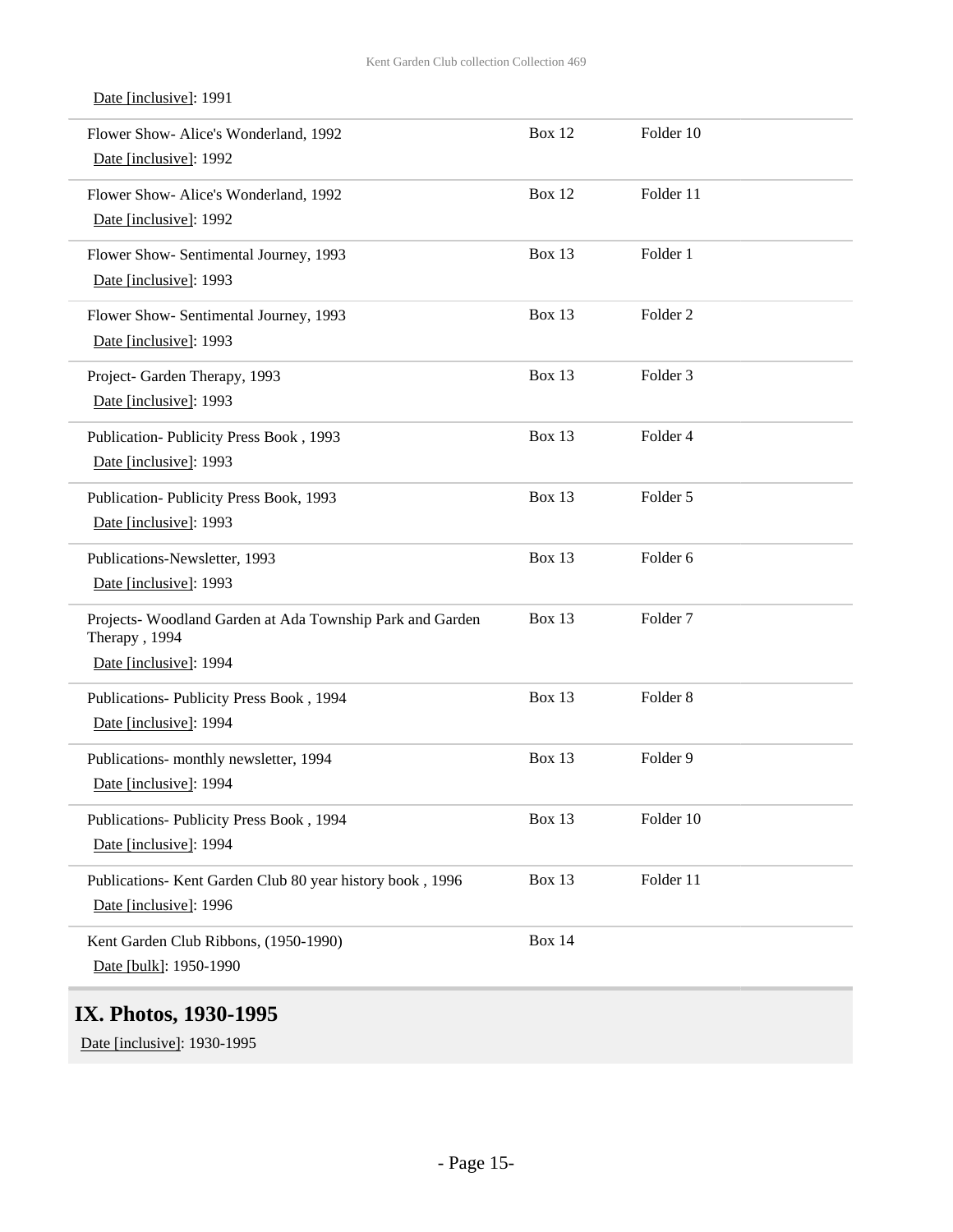### **Scope and Contents**

This series contains printed images of flower shows, club events, places, and people. This series also contains a collection of slides which is located in Box 19. This box contains two smaller boxes with slides divided by tabs which describe the contents. The images range from the early 1930's to 1995.

| <b>Title/Description</b>                                                      | <b>Instances</b> |                     |
|-------------------------------------------------------------------------------|------------------|---------------------|
| Image- Schoonbeck, Petter, Forsland, 1950-1960<br>Date [inclusive]: 1950-1960 | <b>Box 20</b>    |                     |
| Photos, (1930-1995)                                                           | <b>Box 15</b>    |                     |
| Date [bulk]: 1930-1995                                                        |                  |                     |
| <b>Title/Description</b>                                                      | <b>Instances</b> |                     |
| Unidentified, (No date)                                                       | <b>Box 15</b>    | Folder 1            |
| Date [bulk]: No date                                                          |                  |                     |
| Klingman's, 1967                                                              | <b>Box 15</b>    | Folder <sub>2</sub> |
| Date: 1967                                                                    |                  |                     |
| 1960-1990                                                                     | <b>Box 15</b>    | Folder 3            |
| Date [inclusive]: 1960-1990                                                   |                  |                     |
| 1960-1990                                                                     | <b>Box 15</b>    | Folder 4            |
| Date [inclusive]: 1960-1990                                                   |                  |                     |
| 1960-1990                                                                     | <b>Box 15</b>    | Folder 5            |
| Date [inclusive]: 1960-1990                                                   |                  |                     |
| 1960-1990                                                                     | <b>Box 15</b>    | Folder 6            |
| Date [inclusive]: 1960-1990                                                   |                  |                     |
| 1976-1979                                                                     | <b>Box 16</b>    | Folder 1            |
| Date [inclusive]: 1976-1979                                                   |                  |                     |
| 1980-1982                                                                     | <b>Box 16</b>    | Folder <sub>2</sub> |
| Date [inclusive]: 1980-1982                                                   |                  |                     |
| 1983                                                                          | <b>Box 16</b>    | Folder 3            |
| Date [inclusive]: 1983                                                        |                  |                     |
| 1950                                                                          | <b>Box 17</b>    | Folder 1            |
| Date [inclusive]: 1950                                                        |                  |                     |
| Butterworth Gardens, 1983                                                     | <b>Box 17</b>    | Folder <sub>2</sub> |
| Date [inclusive]: 1983                                                        |                  |                     |
| 1985                                                                          | <b>Box 17</b>    | Folder 3            |
| Date [inclusive]: 1985                                                        |                  |                     |
|                                                                               |                  |                     |

Greenhouse, 1985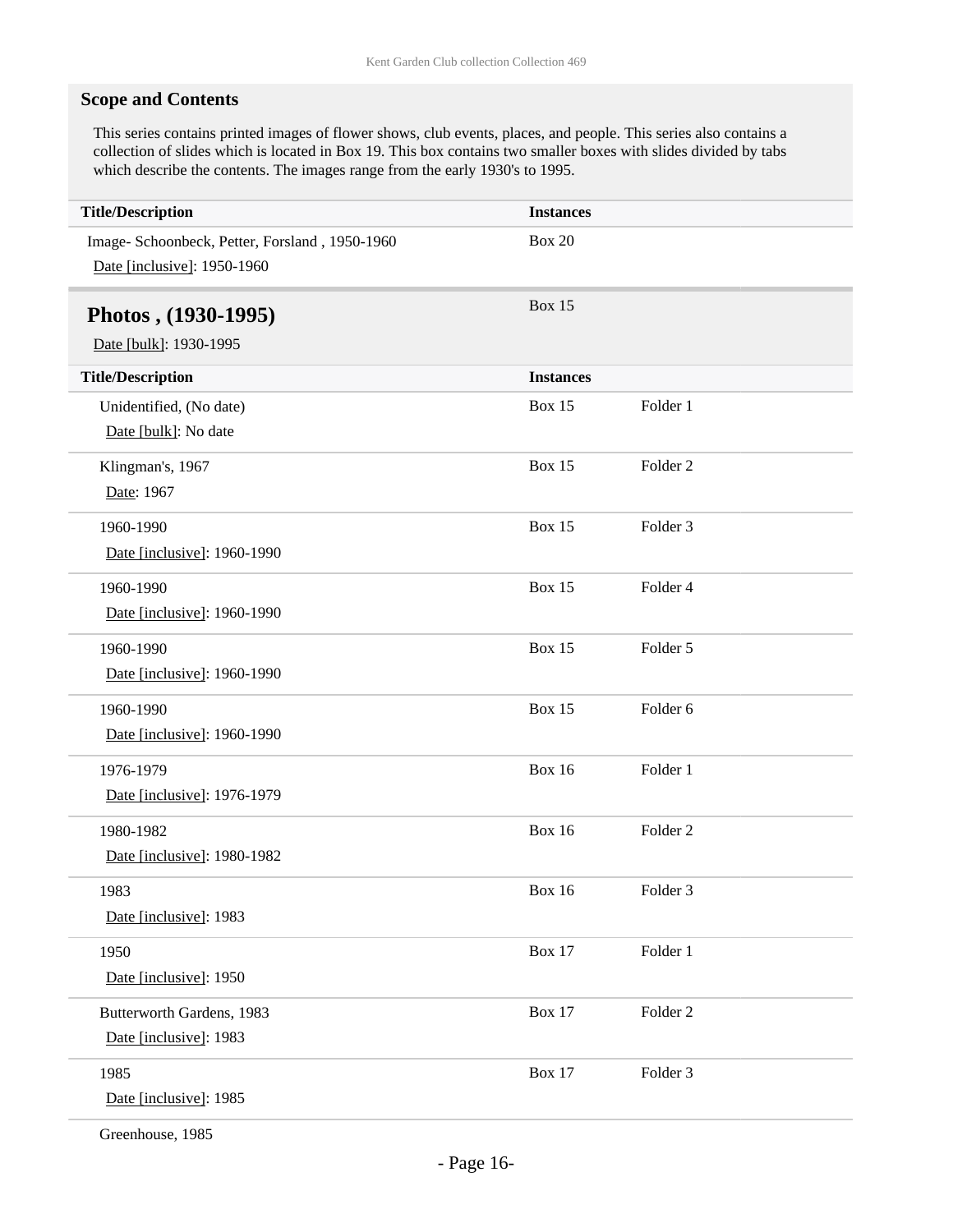| Date [inclusive]: 1985                                                               | <b>Box 17</b> | Folder 4            |
|--------------------------------------------------------------------------------------|---------------|---------------------|
| 1986                                                                                 | <b>Box 17</b> | Folder 5            |
| Date [inclusive]: 1986                                                               |               |                     |
| 1990-1995                                                                            | Box 18        | Folder 1            |
| Date [inclusive]: 1990-1995                                                          |               |                     |
| Ken-O-Sha, 1992                                                                      | Box 18        | Folder <sub>2</sub> |
| Date [inclusive]: 1992                                                               |               |                     |
| Ameriflora, 1992                                                                     | Box 18        | Folder 3            |
| Date [inclusive]: 1992                                                               |               |                     |
| Ronald McDonald House, 1993                                                          | Box 18        | Folder 4            |
| Date [inclusive]: 1993                                                               |               |                     |
| Unidentified, 1994                                                                   | Box 18        | Folder 5            |
| Date [inclusive]: 1994                                                               |               |                     |
| Slides, 1969-1984                                                                    | <b>Box 19</b> |                     |
| Date [inclusive]: 1969-1984                                                          |               |                     |
| Nature Center, 1969                                                                  | <b>Box 19</b> | Box 1               |
| Date: 1969                                                                           |               |                     |
| Long Lake, Blandford Nature Center, Christmas Decorations,<br>1970                   | <b>Box 19</b> | Box 1               |
| Date: 1970                                                                           |               |                     |
| Humane Society, 1971                                                                 | <b>Box 19</b> | Box 1               |
| Date: 1971                                                                           |               |                     |
| Slides- Humane Society, NAI, Table Decor, Workshop,                                  | <b>Box 19</b> | Box 1               |
| Flower Show, 1972                                                                    |               |                     |
| Date: 1972                                                                           |               |                     |
| Humane Society, Garden Center Christmas Tree, 1973                                   | <b>Box 19</b> | Box 1               |
| Date: 1973                                                                           |               |                     |
| "Pots & Plants", 1974                                                                | <b>Box 19</b> | Box 1               |
| Date: 1974                                                                           |               |                     |
| Centennial Park Show, Voigt House, 1975                                              | <b>Box 19</b> | Box 1               |
| Date: 1975                                                                           |               |                     |
| Voigt House Victorian Museum, Show, 1976                                             | <b>Box 19</b> | Box 1               |
| Date: 1976                                                                           |               |                     |
| Viele Home, Bilske Home, Esler Home, State Convention at<br>the Pantlind Hotel, 1977 | <b>Box 19</b> | Box 1               |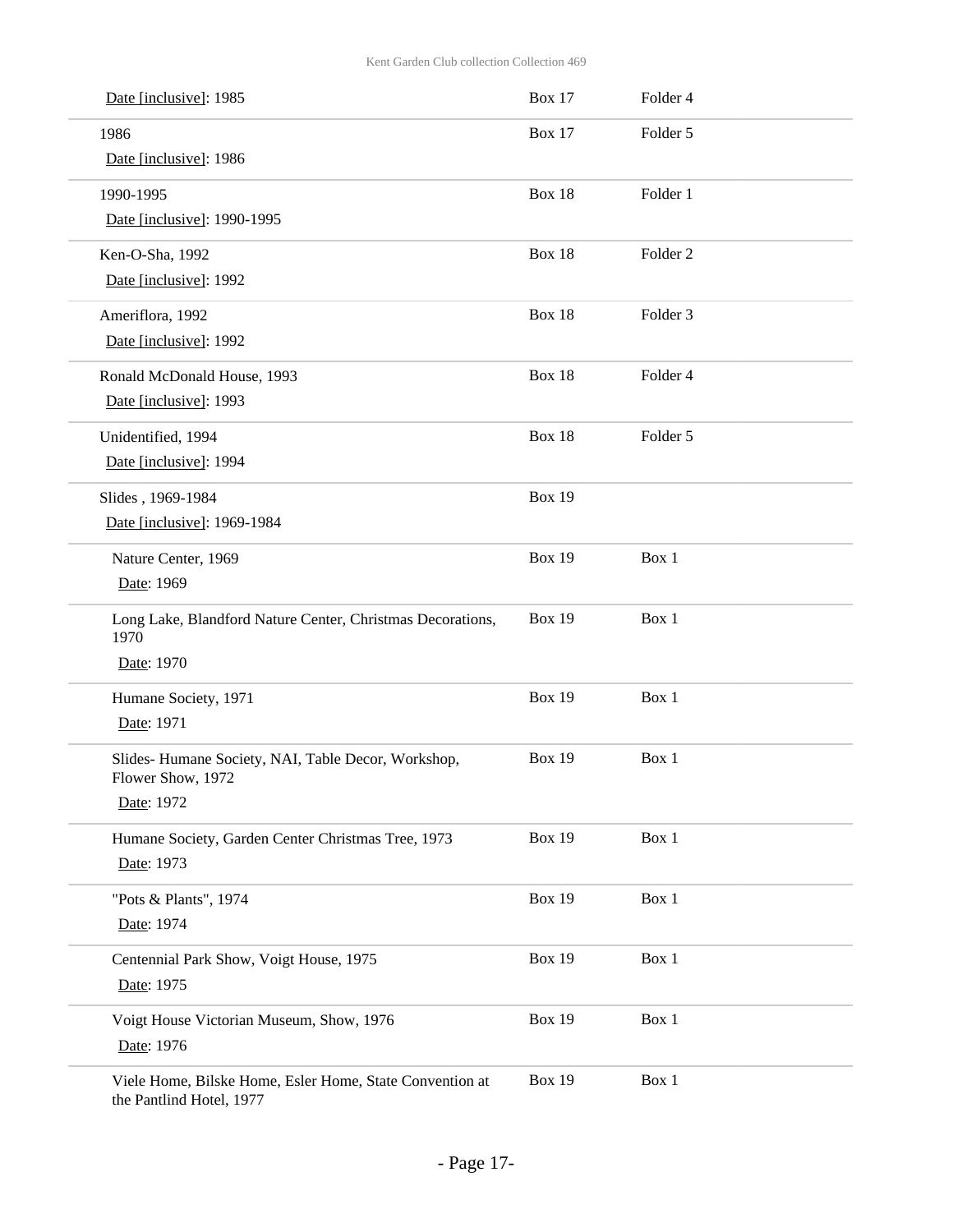#### Date: 1977

| Shows, Christmas Luncheon, 1978<br>Date: 1978                  | Box $19$ | Box 1 |
|----------------------------------------------------------------|----------|-------|
| Grass Bay, 1980<br>Date: 1980                                  | Box 19   | Box 2 |
| Flowers, District Flower Show, 1981<br>Date: 1981              | Box $19$ | Box 2 |
| "Forest" by Sally Schaefer, 1984<br>Date: 1984                 | Box 19   | Box 2 |
| Grand Rapids from a roof, no date<br>Date [inclusive]: no date | Box 19   | Box 2 |
| Unidentified, no date<br>Date [inclusive]: no date             | Box $19$ | Box 2 |

### **X. Miscellaneous , 1980-1990**

Date [inclusive]: 1980-1990

#### **Scope and Contents**

This portion of the collection contains a sign with former presidents names Mrs. Joseph H. Brewer, Mrs. Earl W. Delano, and Mrs. John Schaefer Sr. This section also contains the January-February 1990 edition of The National Gardener, and The Global Warming Review, and a flyer from East Grand Rapids High School.The materials are primarily from the early 1990's.

| <b>Miscellaneous- East Grand Rapids High</b><br><b>School The Madrigals flyer, Area clubs, The</b><br>Global Warming Review 1990, 1980-1990<br>Date [inclusive]: 1980-1990 | Box 20        | Folder 1 |
|----------------------------------------------------------------------------------------------------------------------------------------------------------------------------|---------------|----------|
| The National Gardener, 1990                                                                                                                                                | Box 20        | Folder 2 |
| Date [inclusive]: 1990                                                                                                                                                     |               |          |
| State Award Plaque, 1987                                                                                                                                                   | Box 20        |          |
| Date: 1987                                                                                                                                                                 |               |          |
| Sign, (no date)                                                                                                                                                            | <b>Box 20</b> |          |
| Date [bulk]: no date                                                                                                                                                       |               |          |
| XI. Scrapbooks. 1913-2000                                                                                                                                                  |               |          |

### **SCI appoons,**

Date [inclusive]: 1913-2000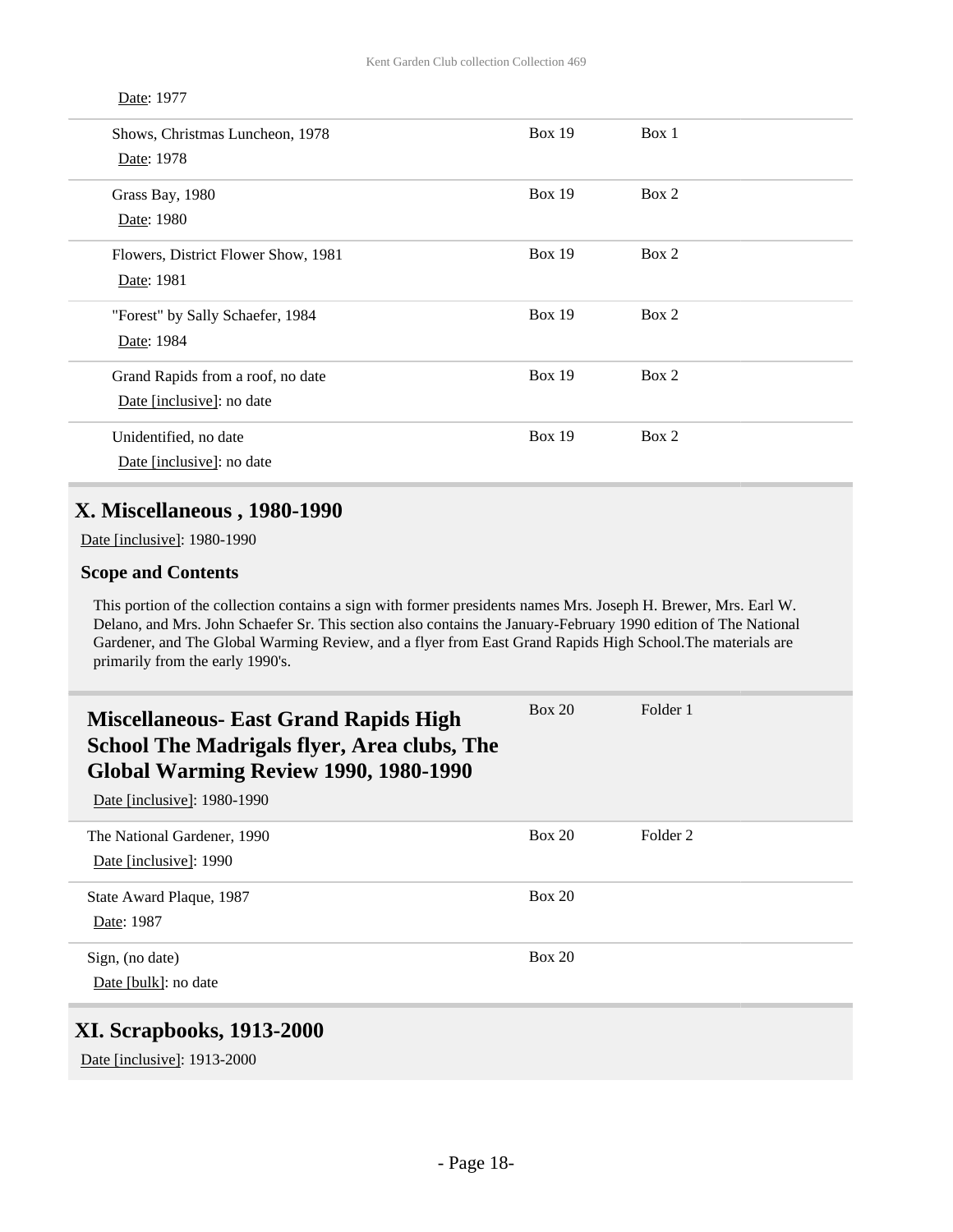### **Scope and Contents**

This series contains scrapbooks with materials from 1913 to the year 2000. There are 16 scrapbooks, each contains images of the women of the club, conventions, table settings and floral arrangements, as well as gardens and houses. Additionally, the scrapbooks contain newspaper clippings, and club newsletters. In particular, "Trees & Shrubs" has images of different kinds of plants and trees and their names.

| <b>Title/Description</b>                        | <b>Instances</b> |                     |
|-------------------------------------------------|------------------|---------------------|
| KGC History, 1913-1947                          | <b>Box 21</b>    |                     |
| Date [inclusive]: 1913-1947                     |                  |                     |
| Scrapbook by Dorothy Tusch, 1926-1937           | <b>Box 22</b>    |                     |
| Date [inclusive]: 1926-1937                     |                  |                     |
| Trees & Shrubs, 1920-1950                       | <b>Box 23</b>    |                     |
| Date [inclusive]: 1920-1950                     |                  |                     |
| History Scrapbook by Mrs. H. V. Weed, 1942-1967 | <b>Box 24</b>    |                     |
| Date [inclusive]: 1942-1967                     |                  |                     |
| Constitution, 1939                              | <b>Box 24</b>    | Folder 1            |
| Date [inclusive]: 1939                          |                  |                     |
| Federated Garden Clubs, 1935-1938               | <b>Box 24</b>    | Folder <sub>2</sub> |
| Date [inclusive]: 1935-1938                     |                  |                     |
| Programs, 1954-1968                             | <b>Box 24</b>    | Folder <sub>3</sub> |
| Date [inclusive]: 1954-1968                     |                  |                     |
| 1948-1969                                       | <b>Box 25</b>    |                     |
| Date [inclusive]: 1948-1969                     |                  |                     |
| 1970-1977                                       | <b>Box 26</b>    |                     |
| Date [inclusive]: 1970-1977                     |                  |                     |
| 1978-1982                                       | <b>Box 27</b>    |                     |
| Date [inclusive]: 1978-1982                     |                  |                     |
| 1983-1987                                       | <b>Box 28</b>    |                     |
| Date [inclusive]: 1983-1987                     |                  |                     |
| 75th Anniversary, 1913-1988                     | <b>Box 29</b>    |                     |
| Date [inclusive]: 1913-1988                     |                  |                     |
| 1989                                            | <b>Box 30</b>    |                     |
| Date [inclusive]: 1989                          |                  |                     |
| 1990                                            | <b>Box 31</b>    |                     |
| Date [inclusive]: 1990                          |                  |                     |
| 1991                                            | <b>Box 32</b>    |                     |